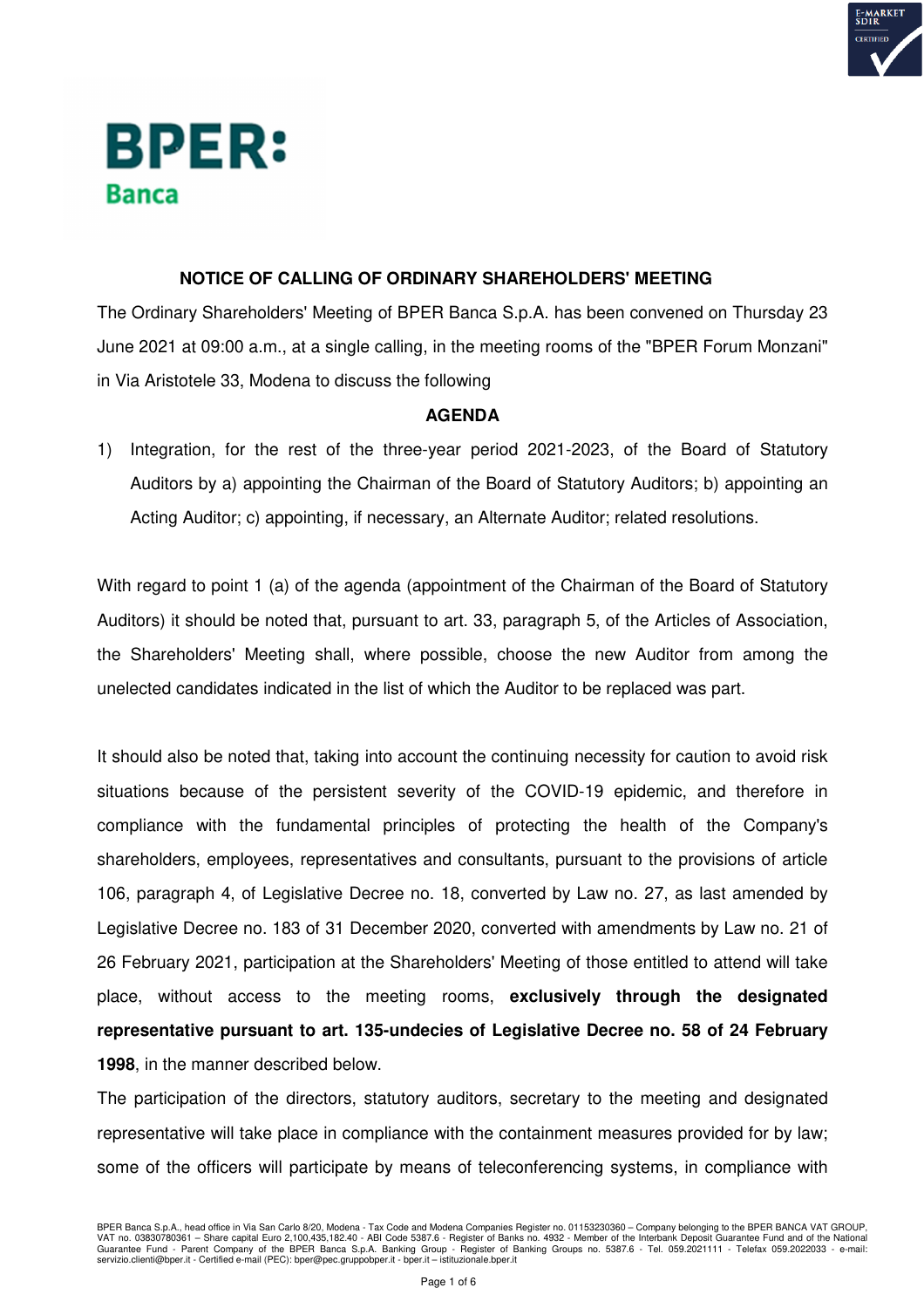

current regulations, where applicable.

#### \* \* \* \* \*

#### **Instructions**

#### **1) Procedures for taking part in and voting at the Shareholders' Meeting**

Pursuant to art. 83-sexies of Legislative Decree no. 58 of 24 February 1998 (the "Consolidated Finance Act" or "CFA"), those entitled to attend and vote at the Shareholders' Meeting, without access to the meeting rooms and exclusively in the manner specified below, shall be persons from whom BPER Banca S.p.A. ("BPER", the "Bank" or the "Company") shall have received, by the end of the 3rd market trading day prior to the date set for the Meeting (i.e. by 18 June 2021), the communication from the intermediary that holds the account on which the shares issued by the Company are registered, attesting their right to do so, based on the supporting evidence at the close of business of 14 June 2021, the 7th market trading day prior to the date set for the Shareholders' Meeting (the so-called "record date"). Any debit or credit entries in the accounts subsequent to this date shall be disregarded for the purpose of entitlement to attend and exercise voting rights at the Meeting. Accordingly, those who become owners of the shares subsequent to this date shall not be entitled to attend and vote at the Meeting.

Entitlement to attend and vote is confirmed if the communication from the intermediary attesting the right to do so at the record date, i.e. by 14 June 2021, is received by the Company by the start of the Meeting. There are no procedures for remote or postal voting.

# **2) Additions to the agenda, submission of proposed resolutions on matters already on the agenda and the right to raise questions at the Meeting**

Pursuant to art. 126-bis of the CFA, shareholders representing, individually or jointly, at least one fortieth of the share capital (2.5%) may, within 10 days from publication of the notice of calling of the Meeting, ask for items to be added to the agenda or submit proposed resolutions on matters already on the agenda.

Taking into account the continuing need for caution, such requests can be submitted by e-mail to assembleabperbanca@pec.gruppobper.it, adding as the subject of the e-mail the words "Ordinary Shareholders' Meeting June 2021 - Items to be added to the agenda".

The requests must be accompanied by information on the identity of the shareholders submitting them by an indication of their total percentage shareholding at the date of the request and by references to the

#### This is a translation into English of the original in Italian. The Italian text shall prevail over the English version.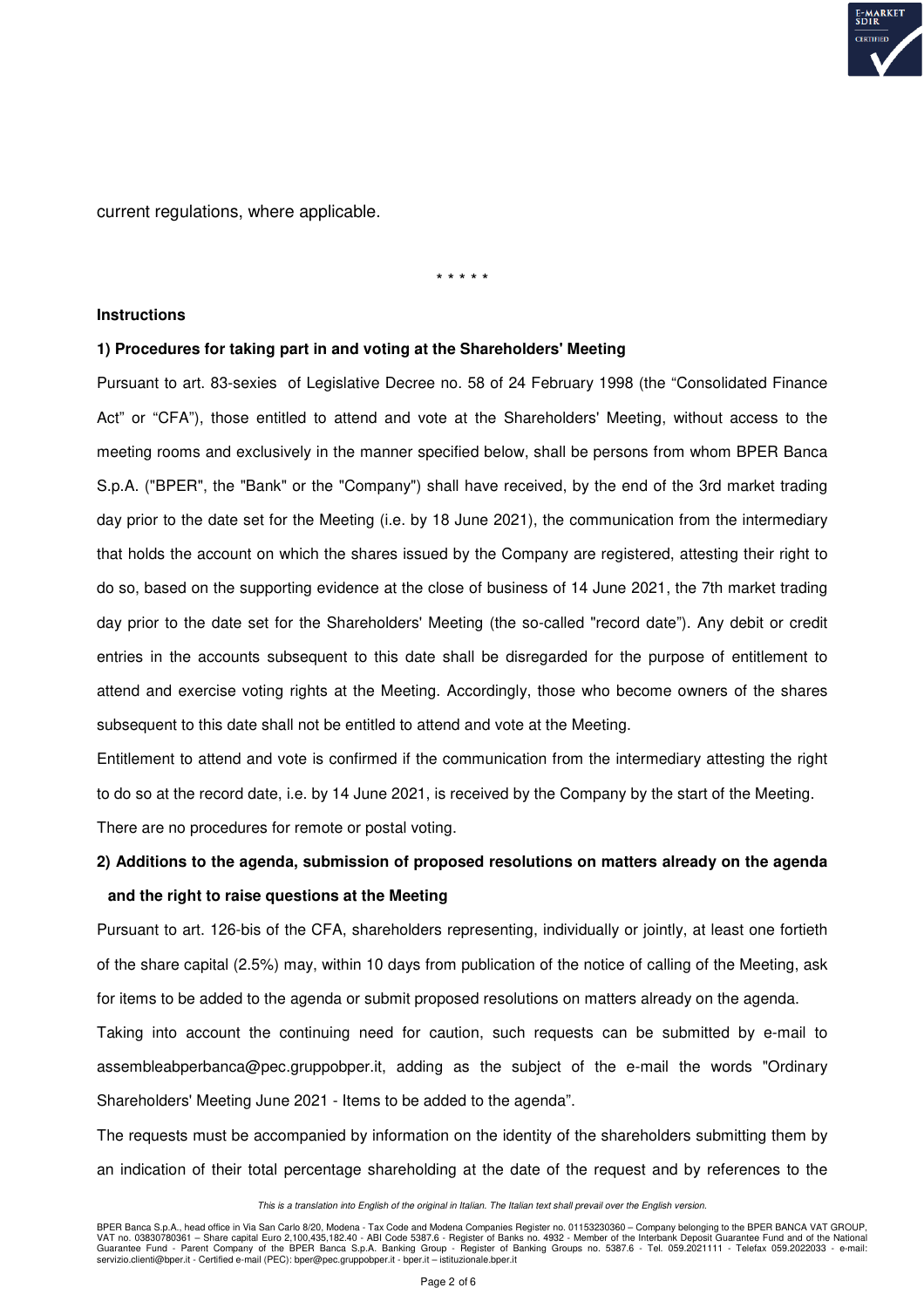

communications attesting ownership of the shares sent by the intermediaries to the Company, pursuant to art. 43 of the Bank of Italy/Consob Joint Regulation "Single Measure on Post-Trading" of 13 August 2018. Shareholders who ask for an item to be added to the Agenda have to prepare a report explaining the reason for the motions on the new items they wish to address, or the reason for the additional motions on items already on the Agenda. The report must be sent to the Company in the same manner as explained above, by the deadline established by law.

Additions to the Agenda are not allowed for topics on which, by law, the Shareholders' Meeting decides on proposals made by the Board of Directors or on the basis of a plan or a report prepared by the latter, other than those indicated in article 125-ter, para. 1 of the CFA.

Those who have the right to vote can raise questions on items on the agenda prior to the Meeting, pursuant to art. 127-ter of the CFA, by submitting them - again taking into account the continuing need for caution - by e-mail to assembleabperbanca@pec.gruppobper.it, adding as the subject of the e-mail the words "Ordinary Shareholders' Meeting June 2021 - questions/interventions on the matters on the agenda", by the record date, i.e. by 14 June 2021. Entitlement to the right to vote has to be certified at the same time as submitting the questions, or later providing it is within the 3rd day following the record date, by making reference to the communication sent by the intermediary to the Company pursuant to art. 43 of the Bank of Italy/Consob Joint Regulation "Single Measure on Post-Trading" of 13 August 2018.

Questions received by these deadlines will be answered at least 2 days before the Meeting and will also be published on the Company's website www.bper.it - Sito Istituzionale > Governance > Shareholders' Meeting.

The Company can provide a joint answer to questions with the same content.

No answers will be given, not even during the Meeting, to questions raised prior to it, when the information requested has already been provided in a "question and answer" format in the specific section of the Company's website or when the answer has already been published as required by law.

With the same methods and by the same deadline as for the submission of questions, those who have the right to vote can send the Company written interventions on the items on the agenda. At least 2 days prior to the Meeting, the Company will make these interventions available to the public on the Bank's website www.bper.it - Sito Istituzionale > Governance > Shareholders' Meeting and subsequently as attachments to the minutes of the Meeting.

This is a translation into English of the original in Italian. The Italian text shall prevail over the English version.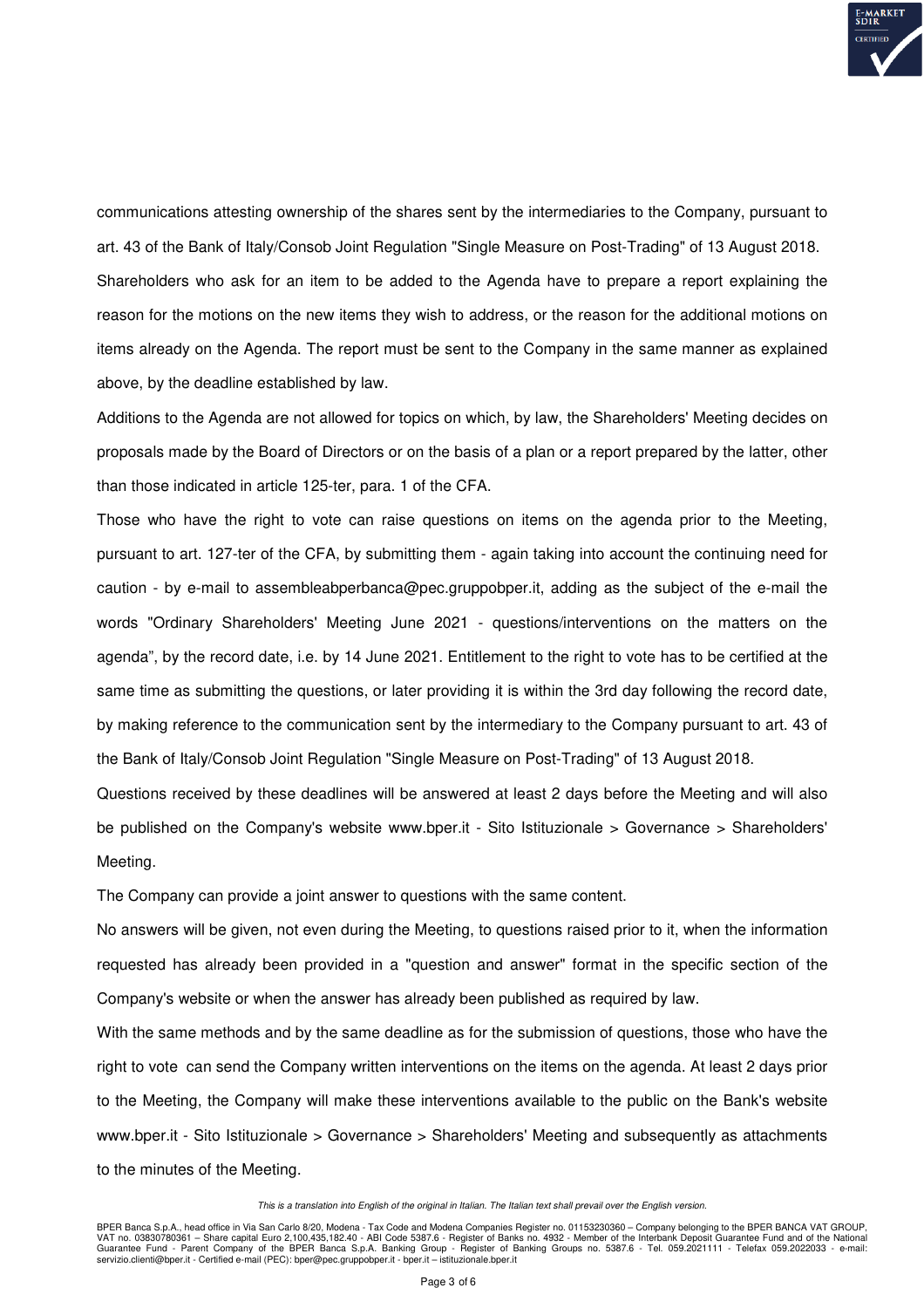

Questions and interventions can be presented simultaneously in a single document.

#### **3) Intervention through the designated representative as per art. 135-undecies of the CFA**

Those entitled to vote who are planning to attend the Shareholders' Meeting have to be represented, free of charge, by the designated representative as per art 135-undecies of the CFA (the "Designated Representative") by granting a specific proxy containing voting instructions on all or some of the motions on the agenda. The proxy shall only be effective for items on the agenda for which voting instructions have been given. The granting of a proxy to the Company's designated representative has to take place by the end of the 2nd market trading day prior to the date set for the Meeting, i.e. by 21 June 2021, in accordance with the procedures indicated and by use of the specific form that will be available on the Bank's website (www.bper.it – Sito Istituzionale -> Governance > Shareholders' Meeting), also with the procedures that those entitled can use to notify the proxies electronically, as well as to revoke the proxy and the voting instructions given by the same deadline.

The Company has identified Computershare S.p.A. as its Designated Representative with registered office in Via Mascheroni 19, Milan and offices in Via Nizza 262/73, Turin.

#### **4) Granting of proxies pursuant to art.135-novies of the CFA**

Those who do not intend to intervene in the way foreseen by art. 135-undecies of the CFA can alternatively intervene by conferring on the same Designated Representative a proxy or sub-proxy pursuant to art. 135-novies of the CFA, necessarily with voting instructions for the proposals on the agenda. The proxy or sub-proxy must be sent by 12 noon on 22 June 2021 to the Designated Representative in the manner indicated and by means of the specific form that will be available on the Bank's website www.bper.it - Sito Istituzionale> Governance> Shareholders' Meeting, also indicating the methods that those entitled may use to notify the proxies electronically, as well as to revoke the proxy or sub-proxy and the voting instructions given by the same deadline.

#### **5) Individual motions**

In relation to the fact that participation at the Shareholders' Meeting is foreseen exclusively through the Designated Representative, pursuant to art. 126-bis, paragraph 1, third sentence, of the CFA, those who have the right to vote can, by 8 June 2021, individually submit motions on topics already on the agenda, by sending them - taking into account the continuing need for caution - by e-mail to the Designated Representative at bper@pecserviziotitoli.it, as well as to assembleabperbanca@pec.gruppobper.it, adding

This is a translation into English of the original in Italian. The Italian text shall prevail over the English version.

BPER Banca S.p.A., head office in Via San Carlo 8/20, Modena - Tax Code and Modena Companies Register no. 01153230360 – Company belonging to the BPER BANCA VAT GROUP,<br>VAT no. 03830780361 – Share capital Euro 2,100,435,182. servizio.clienti@bper.it - Certified e-mail (PEC): bper@pec.gruppobper.it - bper.it – istituzionale.bper.it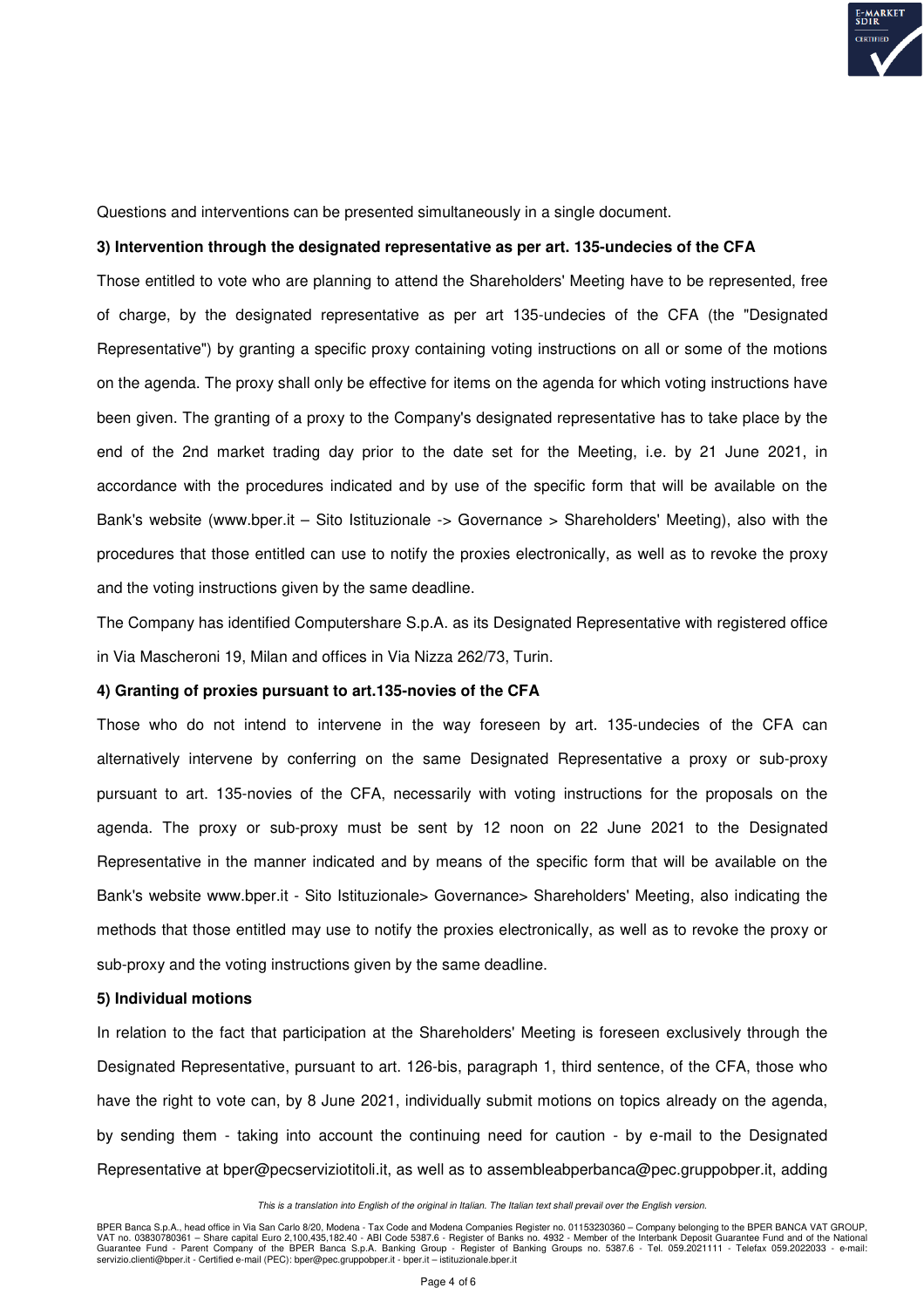

as the subject of the e-mail the words "Ordinary Shareholders' Meeting June 2021 - individual motions".

Motions must contain the text of the resolution and be accompanied by information relating to the identity of the presenter and the percentage of share capital held on the date of presentation, as well as references to the communication sent by the intermediary to the Company pursuant to art. 43 of the Bank of Italy/Consob "Single Measure on Post-Trading" of 13 August 2018".

Motions that are validly presented will be made available to the public, by the Company, on the Bank's website www.bper.it - Sito Istituzionale > Governance > Shareholders' Meeting, as well as with the other appropriate means.

The deadline for submitting such motions, set at the same time as the publication deadline for requests for adding items to the agenda and motions pursuant to art. 126-bis, paragraph 1, first sentence, of the CFA, allows those who are interested in making individual proposals to consider what has been published by the Company in relation to the matters on the agenda and, at the same time, allows the Designated Representative to prepare the forms for granting proxies pursuant to art. 135-undecies and art. 135-novies of the CFA, so that those entitled to vote can evaluate, simultaneously and with sufficient advance notice, all of the requests and proposals submitted before issuing their voting instructions.

#### **6) Explanatory report and documents**

The explanatory report of the Board of Directors and the other documents concerning the item on the Agenda shall be made available, in accordance with the legal and regulatory requirements, at the Company's registered office, on the Bank's website (www.bper.it – Sito Istituzionale > Governance > Shareholders' Meeting) and in the authorised storage mechanism 1INFO.

Shareholders are entitled to examine these documents and obtain a copy of them at their own expense.

**7) Terms and conditions for the presentation of candidatures for the integration of the Board of Statutory Auditors** (only item on the Agenda)

In this regard, please refer to the explanatory report prepared by the Board of Directors, as per point 6) above.

#### **8) Website**

For further details on the Shareholders' Meeting, please consult the Bank's website: www.bper.it– Sito Istituzionale > Governance > Shareholders' Meeting.

This is a translation into English of the original in Italian. The Italian text shall prevail over the English version.